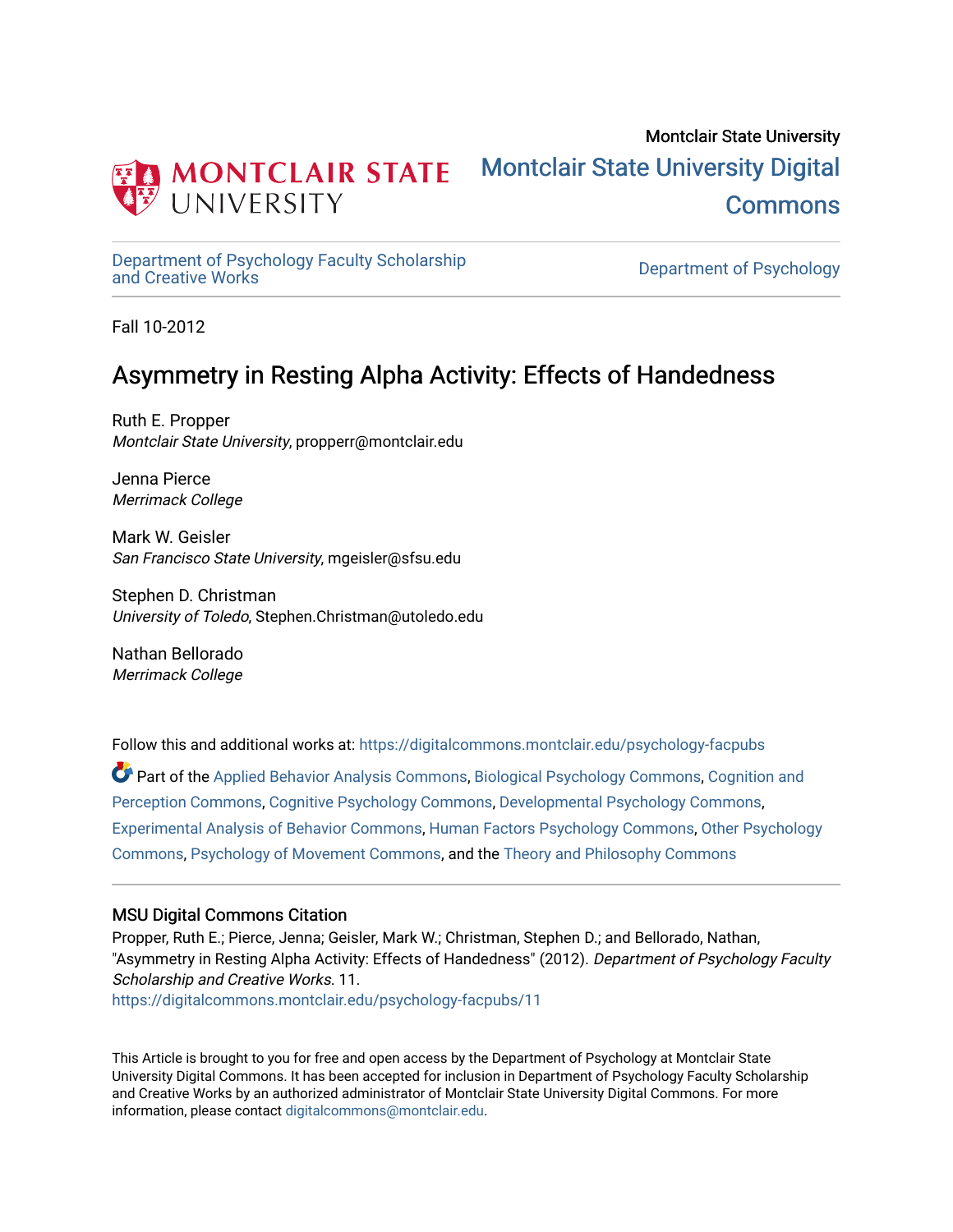

# **Asymmetry in Resting Alpha Activity: Effects of Handedness**

 $\bold{Ruth E. Propper}^{1},$  Jenna Pierce<sup>2</sup>, Mark W. Geisler $^{3}$ , Stephen D. Christman $^{4}$ , Nathan Bellorado $^{2}$ 

<sup>1</sup> Psychology Department, Montclair State University, Montclair, USA<br><sup>2</sup> Psychology Department, Morrimaak Collogo, North Andouar, USA <sup>2</sup>Psychology Department, Merrimack College, North Andover, USA <sup>3</sup>Psychology Department, San Francisco State University, San Francisco, USA <sup>4</sup>Psychology Department, University of Toledo, Toledo, USA Email: propperr@mail.montclair.edu

Received June 16, 2012; revised July 27, 2012; accepted August 12, 2012

## **ABSTRACT**

**Study Aim:** Frontal electroencephalographic (EEG) alpha band power during rest shows increased right, and/or decreased left, hemisphere activity under conditions of state or trait withdrawal-associated affect. Non-right-handers (NRH) are more likely to have mental illnesses and dispositions that involve such withdrawal-related affect. The aim of the study was to examine whether NRH might be characterized by increased right, relative to left, hemisphere activity during rest. **Methods:** The present research investigated that hypothesis by examining resting EEG alpha power in consistently-right-handed (CRH) and NRH individuals. **Results:** In support of the hypothesis, NRH demonstrated decreased right hemisphere alpha power, and therefore increased right hemisphere activity, during rest, compared to CRH. **Conclusions:** The study demonstrates further support for an association between increased right hemisphere activity and negative affect via an association between such EEG activity and NRH.

**Keywords:** EEG; Handedness; Asymmetry; Emotion

### **1. Introduction**

The approach-withdrawal theory of affect proposes that increased right and/or decreased left hemisphere activity is associated with negative, or withdrawal-related, mood and temperament, including anxiety, sadness, introversion, and in some circumstances anger, while increased left and/or decreased right hemisphere activity is associated with positive, or approach-related affect, including general well-being and happiness. For example, differential hemispheric activation has been specifically associated with depression [1,2], alcoholism [3], anxiety [4,5] self-reported generalized negative affect [6] and under some circumstances, violence potential [7] with these disorders/characteristics characterized by increased right, relative to left, frontal cortical hemisphere activity.

The approach-withdrawal theory has received considerable support from studies measuring hemispheric activation in cortical frontal areas during rest. In particular, alpha band power during rest demonstrates the predicted asymmetries associated with positive (increased left hemisphere activity) versus negative (increased right hemisphere activity) affect or affective style [7-9].

Non-right-handed, relative to right-handed, individuals are more likely to demonstrate dispositional traits and mental illnesses that have been associated with increased

right, relative to left, hemisphere, activity, such as aggression [9], worrying [10], anxiety [11], behavioral inhibition [12], depression [13], bipolar disorder [14], and alcoholism and suicide [15].

Given that withdrawal-related affect and some mental illnesses are associated with increased right hemisphere activity, and the non-right-handed are more likely to experience such affect and/or mental illnesses, it is possible that non-right-handers as a group demonstrate increased right, relative to left, hemisphere activity at rest. Interestingly, it may be that it is not direction of hand preference (left versus right) that is related to affect, but rather degree (consistent versus inconsistent regardless of direction) of hand preference. For example, Propper *et al*. [16], reported significantly greater anger/hostility in inconsistently-handed individuals, compared to the consistently-handed. The inconsistently-handed also reported increased anxiety, depression, and confusion, though these latter differences did not quite reach significance. These findings offer the tantalizing possibility that it is not only direction of hand preference that is related to hemispheric differences in cortical activity, but degree of hand preference as well (see Section 2.2 for additional handedness determination information).

Previous studies have investigated differences in cor-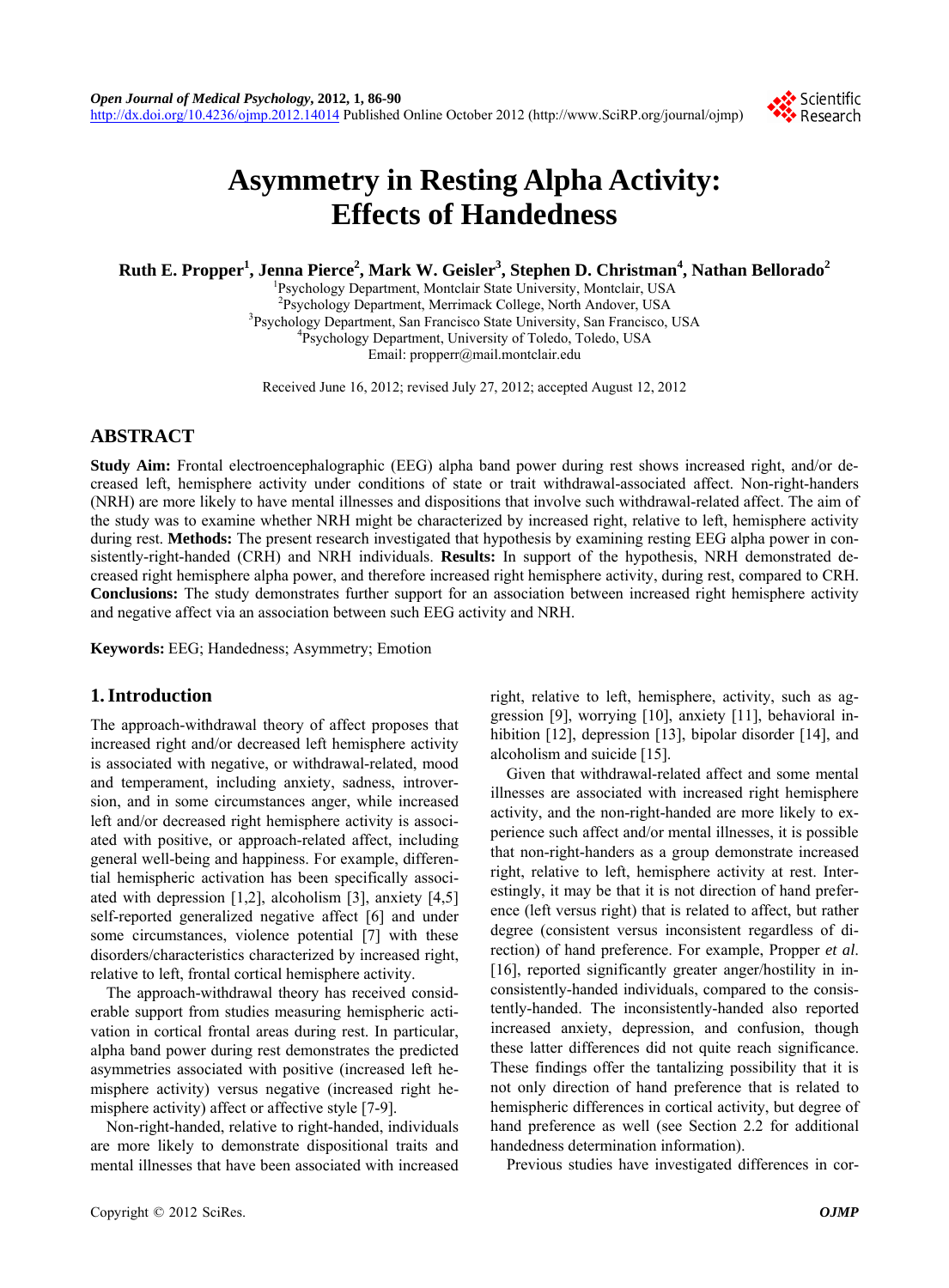tically-derived alpha power as a function of handedness [17,18], however, these studies have been limited to comparisons between left- versus right-handers. Given that degree of hand preference may be as important an individual difference as direction of hand preference on both baseline affect and cortical activity, the current work examines resting hemispheric differences in hemispheric activity in inconsistent- versus consistent-handers. The hypothesis that inconsistently-handed individuals would demonstrate increased right hemisphere activity was examined by comparing resting frontal EEG alpha power in consistently-right- and inconsistently-righthanded individuals. That EEG asymmetries in resting alpha activity may reflect both state and trait characteristics of individuals' moods and emotions suggests the possibility that such a marker could be used to predict susceptibility to some mental illnesses.

#### **2. Method**

#### **2.1. Participants**

As part of a previously published protocol [19] 22 undergraduates participated (M age =  $20.11$ , SD =  $1.49$ ) for extra credit in a Psychology course. All read and signed an informed consent form, and the experimental protocol received IRB approval from the University of Toledo IRB. A one second, artifact-free epoch from either of the resting baseline conditions was unable to be recovered for two participants; data from these individuals were not included in analyses. 3 additional individuals were eliminated from analyses due to difficulty categorizing their handedness (see below). Final  $N = 17$ ; inconsistent-right-handed  $n = 9$ ; consistent-right-handed n  $= 8$  (see below for information on handedness classifications).

#### **2.2. Hand Preference Determination**

The Edinburgh Handedness Inventory [20] consists of 10 activities self-rated as always, usually, or having no preference of performing with one hand versus the other. The EHI can be scaled from –100, indicating a perfectly consistent preference for use of the left hand, to  $+100$ , indicating a perfectly consistent preference for right hand use. Thus, handedness can be conceptualized as varying along two dimensions: degree (consistent versus inconsistent) and direction (left versus right), with these two dimensions being represented by different cortical areas [21]. Because our sample contained no consistentlyleft-handed individuals (only about 2% - 3% of the population is consistently left-handed [22], making this group most difficult to examine), and only 3 inconsistently- left-handed individuals, and because both degree and direction of hand preference may be related to neuroanatomy and behavior, only those individuals scoring above "0" on the EHI were included in analyses. We therefore compared consistently-right-handed (CRH) individuals (handedness scores equal to or above the median value for the sample) with inconsistently-righthanded (IRH) individuals (handedness scores below the sample median). IRH scores ranged from  $+50$  to  $+85$  (n = 9, 5 women;  $M = +73.89$ ,  $SD = 14.31$ ; CRH scores ranged from +90 to +100 (n = 8, 5 women;  $M = +96.88$ ,  $SD = 4.58$ ).

#### **2.3. Materials and Procedure**

Stimuli and instructions were presented on a Macintosh G3 computer with a 16 inch (40.64 cm) monitor using Superlab Pro 1.75 (Cedrus Corporation, 1997). Participants sat  $~60$  cm from the monitor. In the Eyes-Closed condition (EC), participants closed their eyes for 30 seconds. In the Eyes-Open condition (EO), participants kept their eyes open and focused on a centrally presented static black dot (approximately 40 of visual angle in diameter) for 30 seconds. Participants performed one EC and one EO block. It should be noted that in Propper *et al*. (2007) order of EC and EO was counterbalanced between conditions; due to the post-hoc nature of the current investigation, such counterbalancing here was not possible, the result being that 7 CRH had the EO condition first, while 2 IRH had the EO condition first ( $\chi$  = 7.24,  $p < 0.01$ ).

#### **2.4. EEG Materials and Analysis**

Biopac EL503 disposable electrodes were applied using the International 10-20 Electrode Placement System to Fp1 and Fp2, referenced to linked mastoids, and grounded to forehead. These electrode sites were chosen based on the experimental hypotheses in [19]; alpha activity from these sites have also supported the approachwithdrawal hypothesis [23] and are appropriate to examine here. EEG was amplified using the Biopac MP30 (Biopac Systems, Inc., Santa Barbara, CA, USA) and digitally recorded at 200 samples/second on a 12 inch (30.5 cm) iBook Macintosh Laptop using the Acknowledge 3.6.6 software. Impedance was kept below 10 K ohms. EEG was inspected for artifact; EEG greater than  $\pm 200$ microvolts was excluded.

The power spectrum for the first artifact-free onesecond epoch per EC and EO Condition was Fast Fourier transformed using a Hamming Window for each participant in the alpha band (8 - 13 Hz). This epoch definition was chosen be closer in line with the event-related brain potential literature epochs of 1 second [24,25]. Epochs occurred at least 3 seconds following the beginning or 3 seconds prior to the end of a block. No artifact occurred less than 0.5 sec prior to or following an epoch.

Lateralization Indices (LI) values were calculated via the formula (Left Hemisphere − Right Hemisphere)/(Left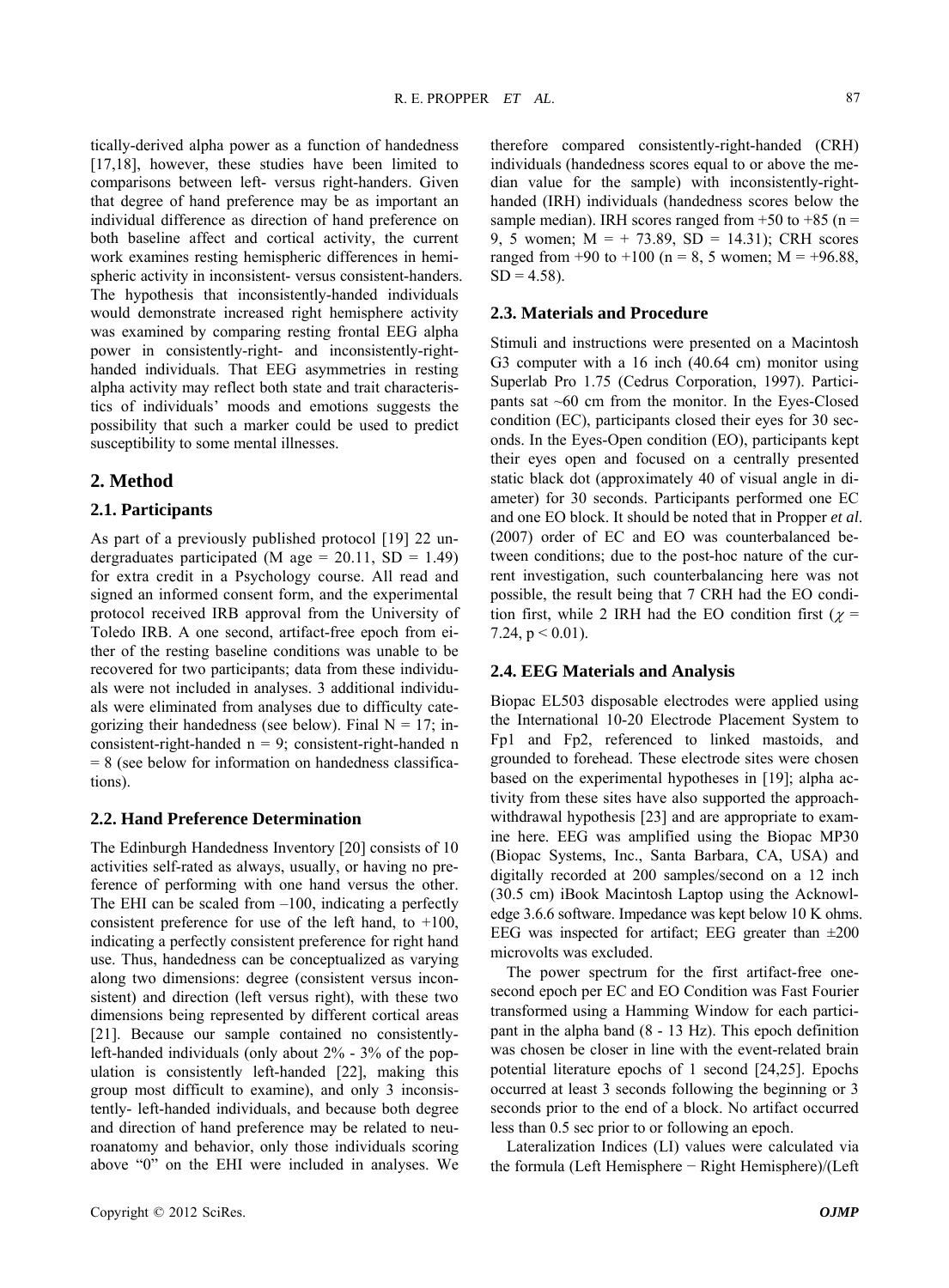Hemisphere + Right Hemisphere). Because alpha power is inversely related to hemispheric activity, negative numbers indicate increased left hemisphere alpha power, and a concomitant decrease in left hemisphere, relative to right hemisphere, activity.

#### **2.5. General Procedure**

Prior to each block, instructions for each condition appeared on the computer screen. The experimenter read aloud these instructions, ensured participants' understanding, and covertly observed the participants' eyes to make sure instructions were followed. EEG was recorded continuously during the experiment. In the EO condition, participants kept eyes focused on the black dot in the center of the computer screen, while in the EC condition participants kept their eyes closed, and were told when to open them. Participants were not asked to think about anything in particular, but merely to "focus on the dot" or to "keep their eyes closed".

### **3. Results**

A mixed ANOVA with Handedness (CRH vs IRH) and Hemisphere (Left vs Right) as between- and withinparticipants (respectively) variables was performed on alpha power in the EO and EC conditions separately. A main effect of Hemisphere in the EO condition  $(F(1,1))$  = 4.80,  $p < 0.05$ ; Left hemisphere M = -39.81, SD = 3.58; Right Hemisphere  $M = -41.19$ ,  $SD = 2.42$ ) was modified by a significant interaction between Handedness and Hemisphere (F(1,15) = 5.98,  $p < 0.05$ ). Alpha power in IRH was significantly ( $p < 0.05$ ) decreased in the right hemisphere ( $M = -41.57$ ,  $SD = 2.67$ ) compared to the left hemisphere ( $M = -38.83$ ,  $SD = 4.05$ ). CRH did not differ as a function of hemisphere (Left Hemisphere  $M = -40.92$ ,  $SD = 2.80$ ; Right Hemisphere  $M = -40.77$ ,  $SD = 2.21$ ; See **Figure 1**). No main effects or interactions were significant in the EC condition ( $p > 0.05$  for all comparisons). Unpaired t-tests examining the effects of Handedness on LI in the EO and EC conditions revealed significant differences between CRH and IRH in the EO condition (EO t(15) = 2.36,  $p < 0.05$ , CRH M = 0.001,  $SD = 0.02$ ; ICH  $M = -0.04$ ,  $SD = 0.04$ ), with IRH demonstrating decreased left hemisphere alpha power, and increased right hemisphere activity, relative to CRH (See **Figure 2**). No handedness effects on LI score occurred in the EC condition ( $p > 0.05$ ).

#### **4. Discussion**

To our knowledge, the current paper represents the first report of individual differences as a function of degree of handedness in resting EEG alpha power, with inconsistent right-handedness being associated with decreased alpha power over the right hemisphere (*i.e*., increased



**Figure 1. Alpha power as a function of handedness and hemisphere.**



**Figure 2. Laterality index score as a function of handedness.** 

right hemisphere activation). A few prior studies have looked at hemispheric asymmetries in alpha power as a function of direction *(i.e.*: left versus right) of handedness, finding a similar pattern of increased right hemisphere activation in left-handers [23,24]. However, in the present sample we held direction of hand preference constant while examining degree of (right-) handedness, finding a significant difference in resting hemispheric activation. These findings add to a growing literature documenting robust behavioral and physiological differences as a function of degree, rather than direction, of hand preference.

Behaviorally, inconsistent-handedness is associated with superior performance in tasks that may require access to right-hemisphere based processes such as episodic retrieval [26], accurate body image representation [27] and updating of conceptual beliefs [28]. Thus, the current finding of greater relative right hemisphere activation in IRH relative to CRH, in addition to being related to affect, may also manifest in superior performance for IRH across a wide variety of right-hemisphere processes. It is unclear why handedness differences were found only in the eyes open condition or if posterior sites demonstrate handedness differences; these are avenues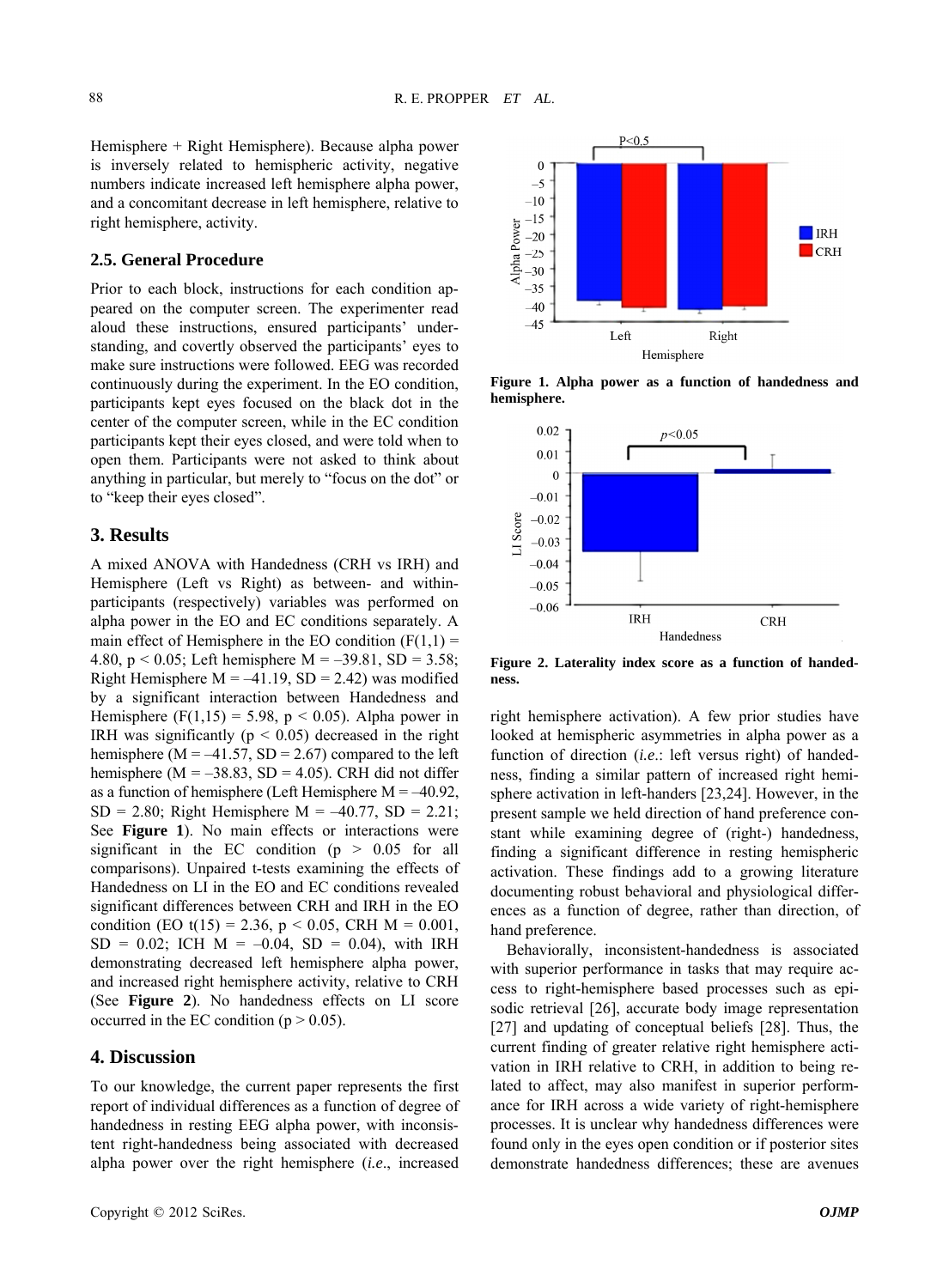for future exploration.

We would like to point out that the current protocol di ffers from that typically used to investigate resting EEG alpha; in particular, our examination of only 1 second epochs may be considered unusual. We find it especially noteworthy that we find handedness differences with this small sample, using small epochs, in this preliminary report our results suggest these handedness difference may be robust. Future research that uses the standard paradigms are indicated.

At the very least, the current results suggest that neuro scientists should consider adding strength of handedness as a variable in their analyses. Even if there is no explicit interest in handedness per se, such inclusion is likely to move variability in data sets from the error term to an effect term, thus enhancing the ability to find significant effects of other variables. At best, the current results suggest that strength of handedness is an important variable of psychological interest. Furthermore, that inconsistent-right-handedness was associated with a pattern of brain activity different from that of the consistent-right-handed indicates that hand preference should be considered in clinical settings.

#### **5. Conclusion**

The current work suggests that individual differences in degree (consistent versus inconsistent) of hand preference, even among right-handers, is an important variable indicative of resting baseline cortical neural activity. Furthermore, given the link between differential hemispheric activity and affect, the results offer a potential neurophysiological framework for conceptualizing previous findings of an association between non-right- handedness and withdrawal affective states. Ultimately, mechanisms associated with both non-right-handedness and negative affective states may have clinical implica- tions; for example, techniques designed to increased left, or decrease right, hemisphere activity may enable affective modulation. Finally, the current work suggests that degree of handedness should be considered as a possible mediating variable when examining gross brain activity.

#### **6. Acknowledgements**

Some of the data from this paper were reported at the annual meeting of the Psychonomic Society, Boston, MA (November, 2009).

Parts of this work were supported by a Ciejek Fello wship to R.E.P at Merrimack College. Data was collected at Merrimack College. The authors would like to thank Sean McGraw for assistance with manuscript formatting and for conceptual information in the Introduction.

#### **REFERENCES**

- [1] J. Henriques and R. Davidson, "Left Frontal Hypoactivation in Depression," *Journal of Abnormal Psychology*, Vol. 100, 1991 , pp. 535-545. [doi:10.1037/](http://dx.doi.org/10.1037/0021-843X.100.4.535)0021-843X.100.4.535
- [2] C. Schaffer, R. Davidson and C. Saron, "Frontal and Parietal Electroencephalogram Asym metry in Depressed and Nondepressed Subjects," *Biolo gical Psychiatry*, Vol. 18, 1983, pp. 753-762.
- "Patterns of Regional Brain Activity in Alcohol-Depen-[3] E. Hayden, R. Wiegand, E. Meyer, L. Bauer, S. O'Connor, J. Nurnberger, D. Chorlian, B. Porjesz and H. Begleiter, dent Subjects," *Journal of Alcoholism Clinical Experimental Research*, Vol. 30, 2006, pp. 1986-1991. [doi:10.1111/j.1530-0277.2006.00244.x](http://dx.doi.org/10.1111/j.1530-0277.2006.00244.x)
- [4] [G. Blackhart, J. Minnix and J. Kline, "Can EEG Asym](http://dx.doi.org/10.1111/j.1530-0277.2006.00244.x)[metry Patterns Predict Future Development of A](http://dx.doi.org/10.1111/j.1530-0277.2006.00244.x) nxiety [and Depression? A Preliminary Study,"](http://dx.doi.org/10.1111/j.1530-0277.2006.00244.x)  *Biological Psychology*, Vol. 72, 2004, pp. 46-50. [doi:10.1016/j.biopsycho.2005.06.010](http://dx.doi.org/10.1016/j.biopsycho.2005.06.010)
- [5] [R. Davidson, J. Marshal, A. Tomarken and J. Henriques,](http://dx.doi.org/10.1016/j.biopsycho.2005.06.010)  ["While a Phobic Waits: Regional B](http://dx.doi.org/10.1016/j.biopsycho.2005.06.010) rain Electrical and [Autonomic Activity in Social Phobic](http://dx.doi.org/10.1016/j.biopsycho.2005.06.010) s during Anticipation of Public Speaking," *Biological Psychiatry*, Vol. 47, 2004, pp. 85-95. [doi:10.1016/S0006-3223\(99\)00222-X](http://dx.doi.org/10.1016/S0006-3223(99)00222-X)
- [6] [R. Davidson, "Emotion and Affective Style: Hemispheric](http://dx.doi.org/10.1016/S0006-3223(99)00222-X)  Substrates," *Psychological Science*[, Vol. 3, 2002, pp. 39-](http://dx.doi.org/10.1016/S0006-3223(99)00222-X)  [43.](http://dx.doi.org/10.1016/S0006-3223(99)00222-X) doi:10.1111/j.1467-9280.1992.tb00254.x
- [7] R. Davidson, "Well-Being and Affective Style: Neural Substrates and Biobehavioural Correlates," *Philosophical Transactions of the Royal Society*, Vol. 359, 2004, pp. 1395-1411. [doi:10.1098/rstb.2004.1510](http://dx.doi.org/10.1098/rstb.2004.1510)
- [8] [H. Urry, J. Nitschke, I. Dolski, D. Jackson, K. Dalton, C.](http://dx.doi.org/10.1098/rstb.2004.1510)  [Mueller, M. Rosenkranze, C. Ryff, B. Singer and R. Da](http://dx.doi.org/10.1098/rstb.2004.1510)[vidson, "Making a Life Worth Living: N](http://dx.doi.org/10.1098/rstb.2004.1510)eural Corre- lates of Well-Being," *Psychological Science*, Vol. 15, 2004, pp. 367-372.[doi:10.1111/j.0956-7976.2004.00686.x](http://dx.doi.org/10.1111/j.0956-7976.2004.00686.x)
- [9] [S. Dane, and M. Sekertekin, "Differences in Handedness](http://dx.doi.org/10.1111/j.0956-7976.2004.00686.x)  [and Scores of Aggressiveness and Interpersonal Relations](http://dx.doi.org/10.1111/j.0956-7976.2004.00686.x)  of Soccer Players," *[Perceptual and Motor Skills](http://dx.doi.org/10.1111/j.0956-7976.2004.00686.x)*, Vol. 100, 2005, pp. 743-746. [doi:10.2466/PMS.100.3.743-746](http://dx.doi.org/10.2466/PMS.100.3.743-746)
- [10] K. Dillon, "Lateral Preference and Students' Worries: A Correlation," *[Psychological Reports](http://dx.doi.org/10.2466/PMS.100.3.743-746)*, Vol. 65, 1989, pp. [496-498.](http://dx.doi.org/10.2466/PMS.100.3.743-746) doi:10.2466/pr0.1989.65.2.496
- [11] R. Hicks, and R. Pellegrini, "Handedness and Anxiety," *Cortex*, Vol. 14, 1978, pp. 119-121.
- [12] L. Wright, S. Hardie and K. Wilson, "Handedness and Behavioural Inhibition: Left-Handed Females Show Most Inhibition as Measured by BIS/BA Self-Report," *Journal of Personality and Individual Differences*, Vol. 46, 2008, pp. 20-24. [doi:10.1016/j.paid.2008.08.019](http://dx.doi.org/10.1016/j.paid.2008.08.019)
- [13] K. Denny, "Handedness and Depression: Evidence from a [Large Population Survey,"](http://dx.doi.org/10.1016/j.paid.2008.08.019) *Laterality*, Vol. 14, 2009, pp. [246-255.](http://dx.doi.org/10.1016/j.paid.2008.08.019) doi:10.1080/13576500802362869
- Soft Bipolarity in Patients with Mood Disorders," Journal [14] O. Fasmer, H. Akiskal, K. Hugdahl and K. Oedegaard, "Non-Right-Handedness Is Associated with Migraine and *of Affective Disorders*, Vol. 108, 2008, pp. 217-224.